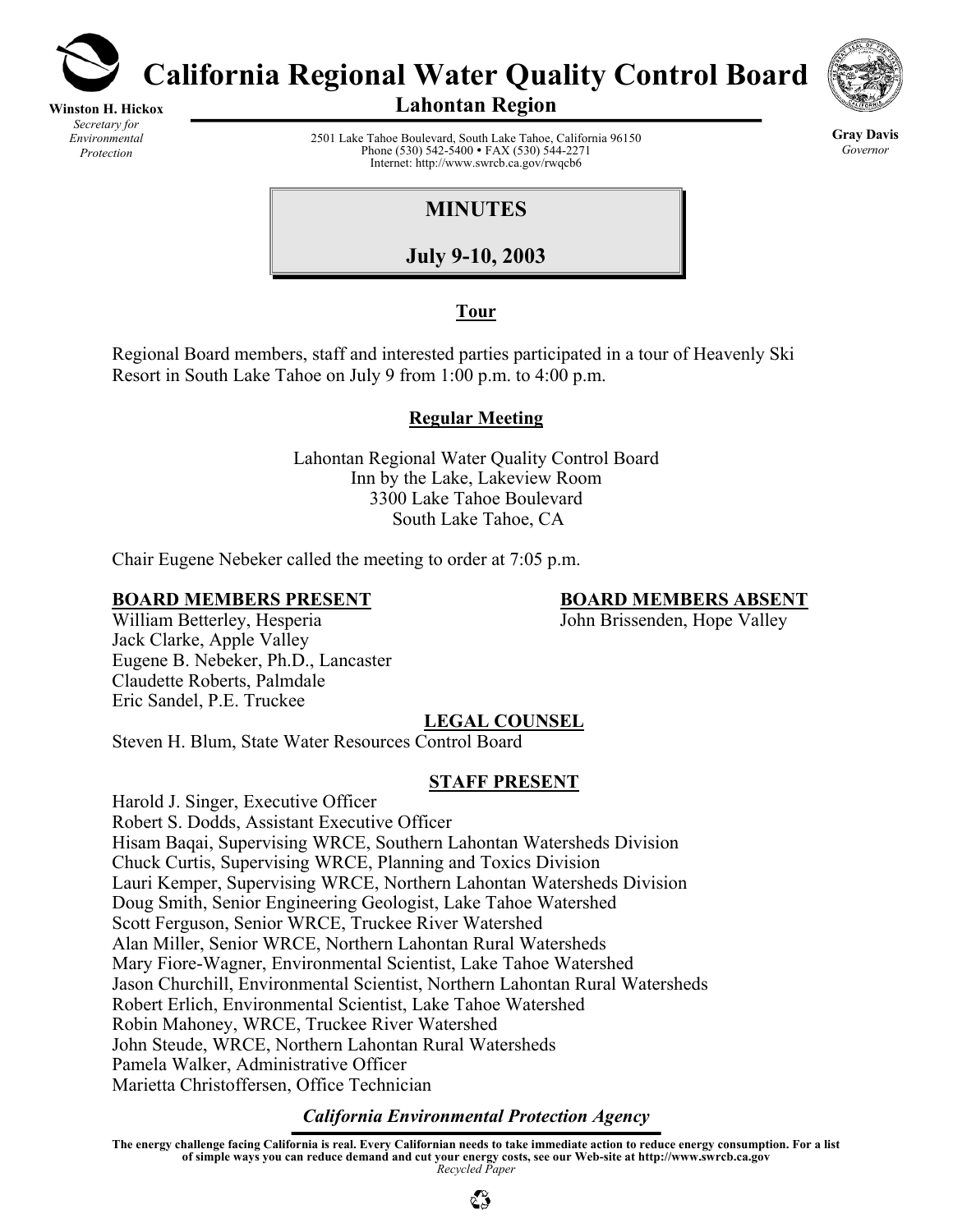### **ADDRESSING THE BOARD**

Andy Otto, Truckee Rotary Club Dan Wilkins, Truckee Rotary Club and Town of Truckee Marshall Lewis, Truckee Rotary Club Craig Williams, Sierra Pacific Power Company

Harold Singer, Executive Officer presented Jason Churchill, Environmental Scientist an award recognizing his customer service efforts. Mary Fiore-Wagner, Environmental Scientist was recognized for her work with a Sustained Superior Accomplishment Award.

## **1. PUBLIC FORUM**

No one addressed the Board during the Public Forum.

### **3. ADOPTION OF UNCONTESTED CALENDAR**

Mr. Singer discussed the late revisions to Items 4, 5 and 7. Eric Sandel asked questions of Craig Williams, Project Foreman, Sierra Pacific Power Company related to Item 7.

- **Motion:** Moved by William Betterley, seconded by Jack Clark and **unanimously carried** to certify the Negative Declaration on Item 5 with late revisions.
- **Motion:** Moved by William Betterley, seconded by Eric Sandel and **unanimously carried** to adopt Items 4, 5, 6, and 7 on the Uncontested Calendar with late revisions to Items 4 and 7.

#### **8. Presentation on the Truckee River Legacy Trail**

Scott Ferguson, Senior WRCE presented information on multi-use trails adjacent to surface waters within the Truckee River watershed. His discussion included:

- Basin Plan prohibitions
- Prohibition exemption criteria
- Comparisons to Lake Tahoe criteria
- Current Truckee River Approach
- Potential Truckee River Approach

Mr. Ferguson informed the Board that this project proposal might be on the October or January agenda.

Marshall Lewis, Truckee Rotary Club, discussed the volunteer efforts of various organizations that made completion of Phase I of the Truckee River Legacy Project possible. He related that Phase 2 of the project would be a two-year undertaking.

Dan Wilkins, Truckee Rotary Club, Public Works Director and Town Engineer, Town of Truckee, told the Board the Town of Truckee provided \$750,000 in funding and is in the

## *California Environmental Protection Agency*

**The energy challenge facing California is real. Every Californian needs to take immediate action to reduce energy consumption. For a list of simple ways you can reduce demand and cut your energy costs, see our Web-site at http://www.swrcb.ca.gov**  *Recycled Paper*

 $\mathbb{C}^{\infty}_{\mathcal{P}}$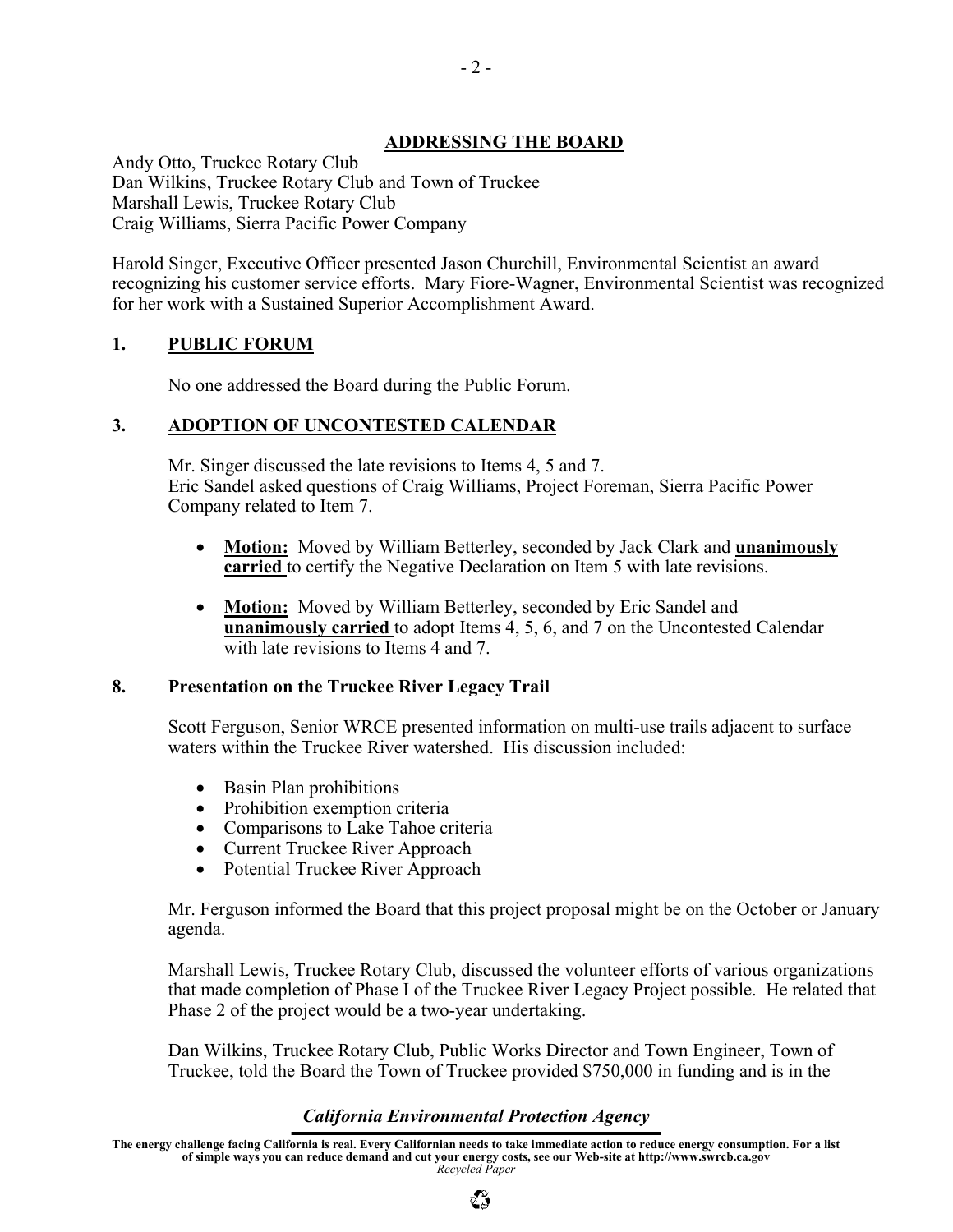preliminary engineering and environmental phase of the proposed project, working with various community groups.

Mr. Wilkins related that the Town of Truckee is looking for Board direction as to whether it is possible to make the findings necessary to grant access to a 2,500 foot section of floodplain in the vicinity of the former TTSA sewage ponds (which are still active for emergency use), adjacent to the Truckee River.

He expressed appreciation for the help Scott Ferguson and Lauri Kemper have provided in helping him to understand the rules and regulations.

Mr. Wilkins answered questions from Board members and Steven Blum, Legal Counsel.

Andy Otto, Past President of the Truckee Rotary Club, stated his support of the proposed project.

Mr. Singer pointed out that the CEQA analysis should include the entire project rather than just this particular phase. He noted that by its very nature a project like this would not have qualified in the past; access has always been granted in a perpendicular not linear manner. He also recommended completion of an alternatives analysis.

### **9. Executive Officer's Report**

Mr. Singer highlighted the following items from the July written report:

- Item No. 1 Status of Caltrans, Interstate-80 Rehabilitation Boca/Floriston Project. Mitigation projects are two years late. Regional Board staff will be analyzing whether an enforcement action is an appropriate response to this violation. Additionally, Board staff will be evaluating the amount of mitigation acreage to account for the larger temporal loss since a constructed wetland has, at least initially, less function than the one destroyed.
- Item No. 5 PRPs Identified in Tahoe South "Y" PCE Contamination. An extensive study to identify the source of PCE contamination near the "Y" has led to three potential responsible parties. Board staff will be asking these parties to submit work plans that identify the extent of the problem and to perform remediation, if appropriate.
- Item No. 7 Update on the Bark Beetle Infestation in San Bernardino County. Because of the volume of wood being taken out of the forest, the County has built an incinerator in the neighborhood area and is using fresh water from a well for dust control and cooling the incinerator. Since the well will by dry in about 30 days, the County has asked the Board if it can use reclaimed wastewater from the Lake Arrowhead Community Services District. The Basin Plan currently prohibits the discharge of wastewater for any reason above 3200 feet in elevation. Additionally, there is no Report of Waste Discharge on file. A proposed Basin Plan amendment allowing the discharge of reclaimed wastewater at higher elevations should come before the Board in September. Since the Regional Board cannot currently permit the use of reclaimed water, a letter will be sent indicating that the Executive Officer will not recommend enforcement action. We will, however, request a Report of Waste Discharge and recommend that the Board establish Water Reclamation Requirements for this use if the Basin Plan amendment is adopted.

## *California Environmental Protection Agency*

**The energy challenge facing California is real. Every Californian needs to take immediate action to reduce energy consumption. For a list of simple ways you can reduce demand and cut your energy costs, see our Web-site at http://www.swrcb.ca.gov**  *Recycled Paper*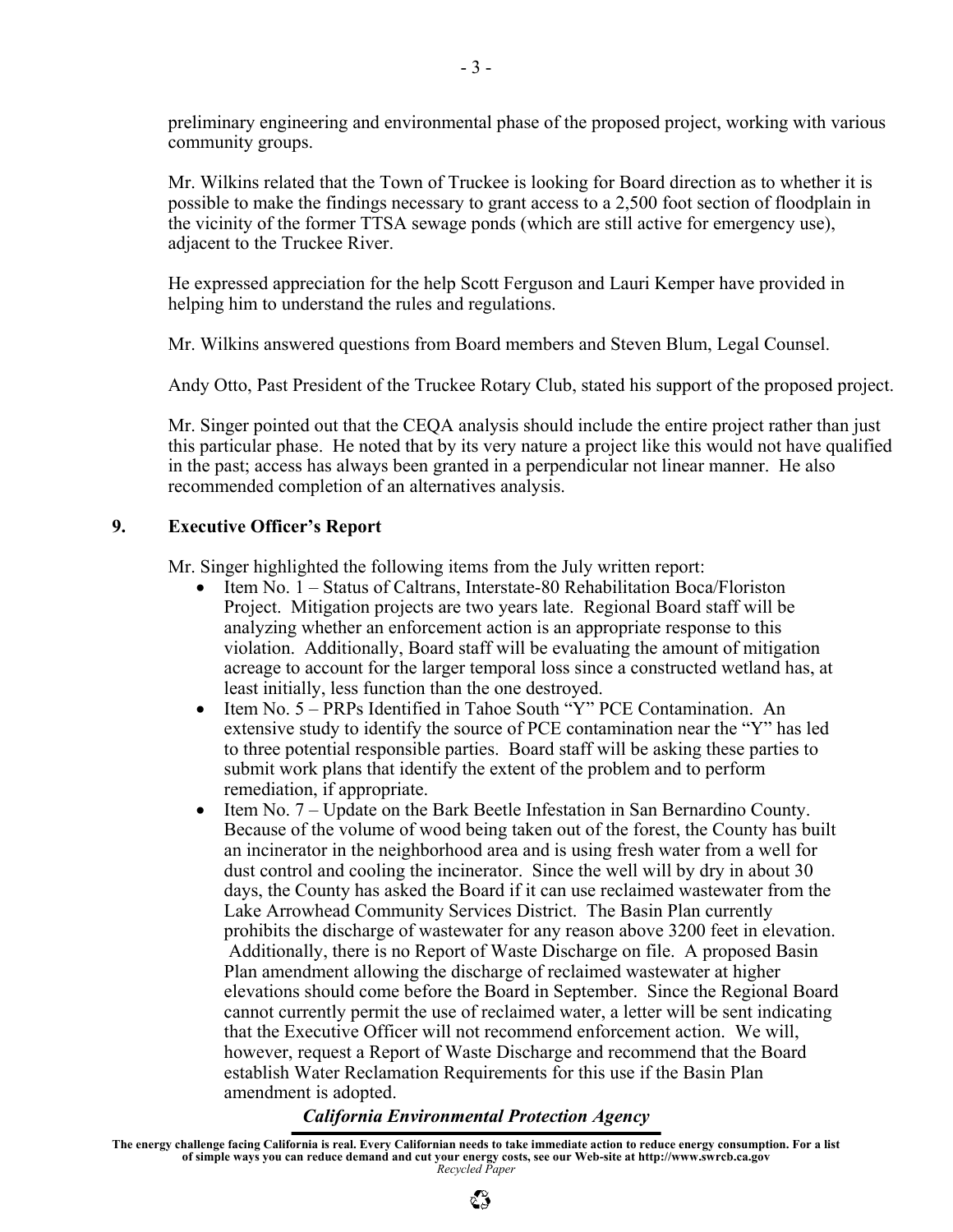• Item 9 – Molycorp Cleanup and Abatement Order Compliance Status Update. The Bureau of Land Management District Manager said the application by Molycorp for a Right-of-Way Permit was a high priority and that the biological opinion should be released within 30 days. If it goes long beyond the 30 days, an enforcement order will be issued against the landowner who has hindered some of the investigation needs.

Other items discussed:

- Los Angeles County Sanitation District (LACSD). In response to a request made by LACSD, a letter was sent out stating that it was not necessary for the Board to amend the ammonia objective before a site specific analysis was conducted.
- Item 6 Use of Constructed Wetlands for Water Quality Management. Dr. Nebeker had questions on this item. Mary Fiore-Wagner will send a memo to Board members on the subject.
- Item 11 Mojave River/El Mirage Dairy Issues. Dr. Nebeker had questions about the new owner.

## **10. Reports by Chair and Board Members**

Dr. Nebeker related the following information from the Chair's meeting:

- One of the future issues for Region 5 will be unlined effluent and dairy ponds.
- Under consideration is reducing the Regional Board panel from nine to seven members, and having full-time, paid, non-rotating Chairs that serve for more than one year.
- With a drastically reduced budget, resources will be focused on water quality issues and meeting the objectives in the Strategic Plan.
- Layoffs were discussed.
- Dischargers feel that the Basin Planning process is not working and have offered to provide funding for hiring consultants who would help move the process along.
- Under open discussion the inability of dischargers to select experts and consultants and the impacts of this deficiency on Underground Storage Tank Cleanup.
- There may be a WOCC meeting October 30- 31, 2003. The Board's policy of approving cleanups and giving directions to responsible parties and the policy of regulating Non-Point Sources will be suggested as topics for the upcoming WQCC meeting.

Dr. Nebeker also commented on the following:

- Senator Pete Knight established a working group that would determine how to dispose of reclaimed and potable water in the Antelope Valley.
- He thought that the Board's policy of taking over cleanup should be more conservative in the future due to Thomas Erickson's lawsuit against the Regional Board.

There being no further business to come before the Lahontan Regional Board, the meeting adjourned at 9:07 p.m.

Prepared by:  $\Delta$  Adopted: September 10, 2003

Pam Walker, Administrative Officer

#### *California Environmental Protection Agency*

**The energy challenge facing California is real. Every Californian needs to take immediate action to reduce energy consumption. For a list of simple ways you can reduce demand and cut your energy costs, see our Web-site at http://www.swrcb.ca.gov**  *Recycled Paper*

 $\mathbb{C}^{\infty}_{\mathcal{P}}$